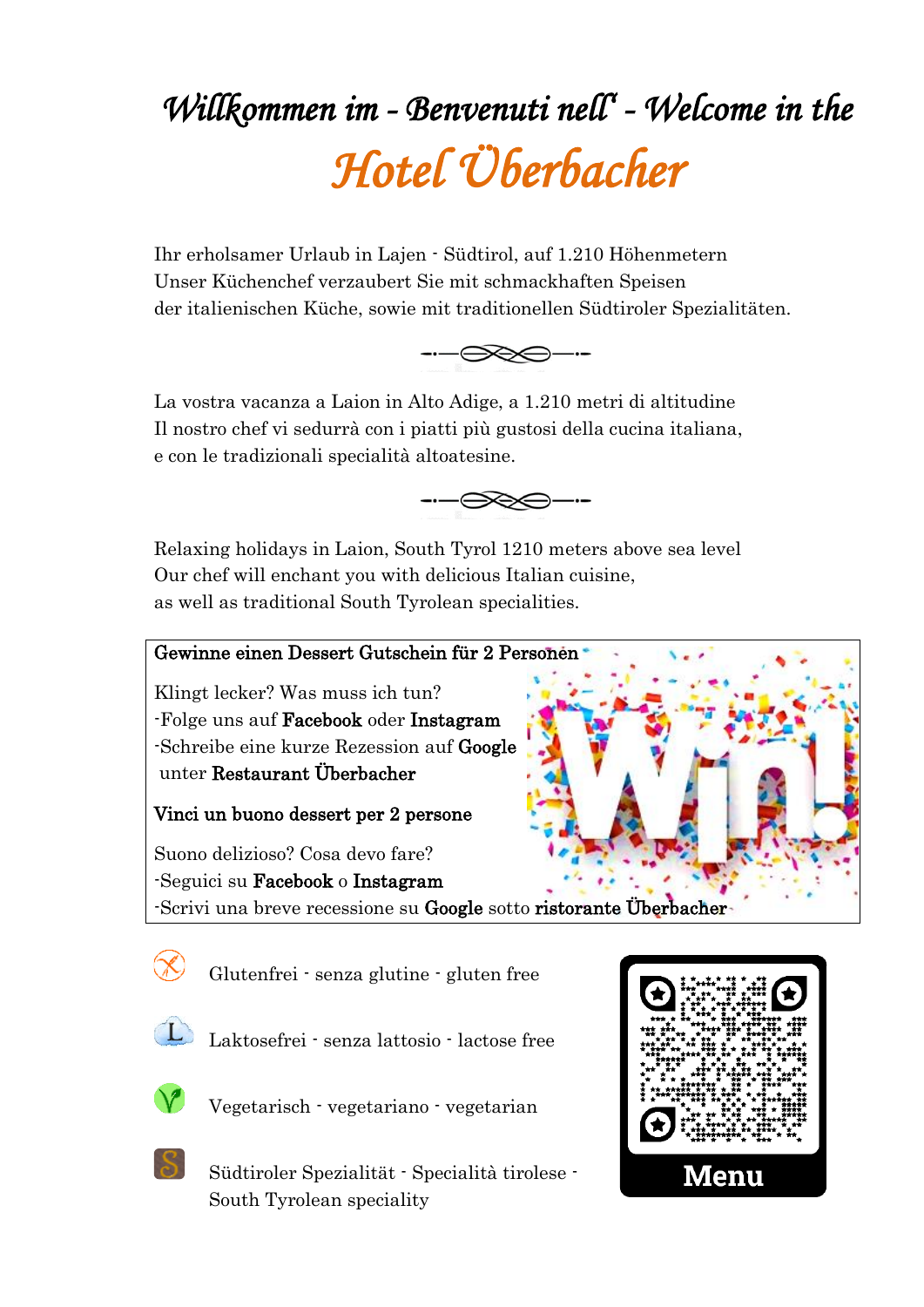### *Antipasti*

|                                                          | klein / $\text{gro} \beta$  |
|----------------------------------------------------------|-----------------------------|
|                                                          | primo piatto / piatto unico |
|                                                          | starter / large dish        |
| Räucherlachs mit Knoblauchbrot                           |                             |
| Salmone affumicato con pane tostato all'aglio            |                             |
| Smoked salmon with garlic bread                          | Euro 8,00 / 11,00           |
| Frittierte Garnelen mit Cocktailsauce                    |                             |
| Gamberetti fritti con salsa cocktail                     |                             |
| Fried prawns with cocktail sauce                         | Euro 8,00 / 10,50           |
| Melone mit Rohschinken                                   |                             |
| Prosciutto crudo con melone                              |                             |
| Melon with smoked ham                                    |                             |
|                                                          | Euro 8,00 / 11,00           |
| Mozzarella mit frischen Tomatenscheiben $\otimes \vee$   |                             |
| Mozzarella con pomodori freschi                          |                             |
| Mozzarella with fresh tomatoes                           | Euro 8,00 / 11,00           |
| Bresaola - luftgetrockneter Rinderschinken -             |                             |
| mit Rucola und Parmesankäse                              |                             |
| Bresaola con rucola e parmigiano                         |                             |
| Bresaola - air dired beef ham - with rocket and parmesan | Euro 8,00 / 11,00           |
|                                                          |                             |
| Tiroler Bauernspeckteller mit drei Käsesorten            |                             |
| Piatto di speck tirolese e tre formaggi locali           |                             |
| Tyrolean bacon and assorted cheese                       | Euro 8,00 / 10,50           |

klein / groß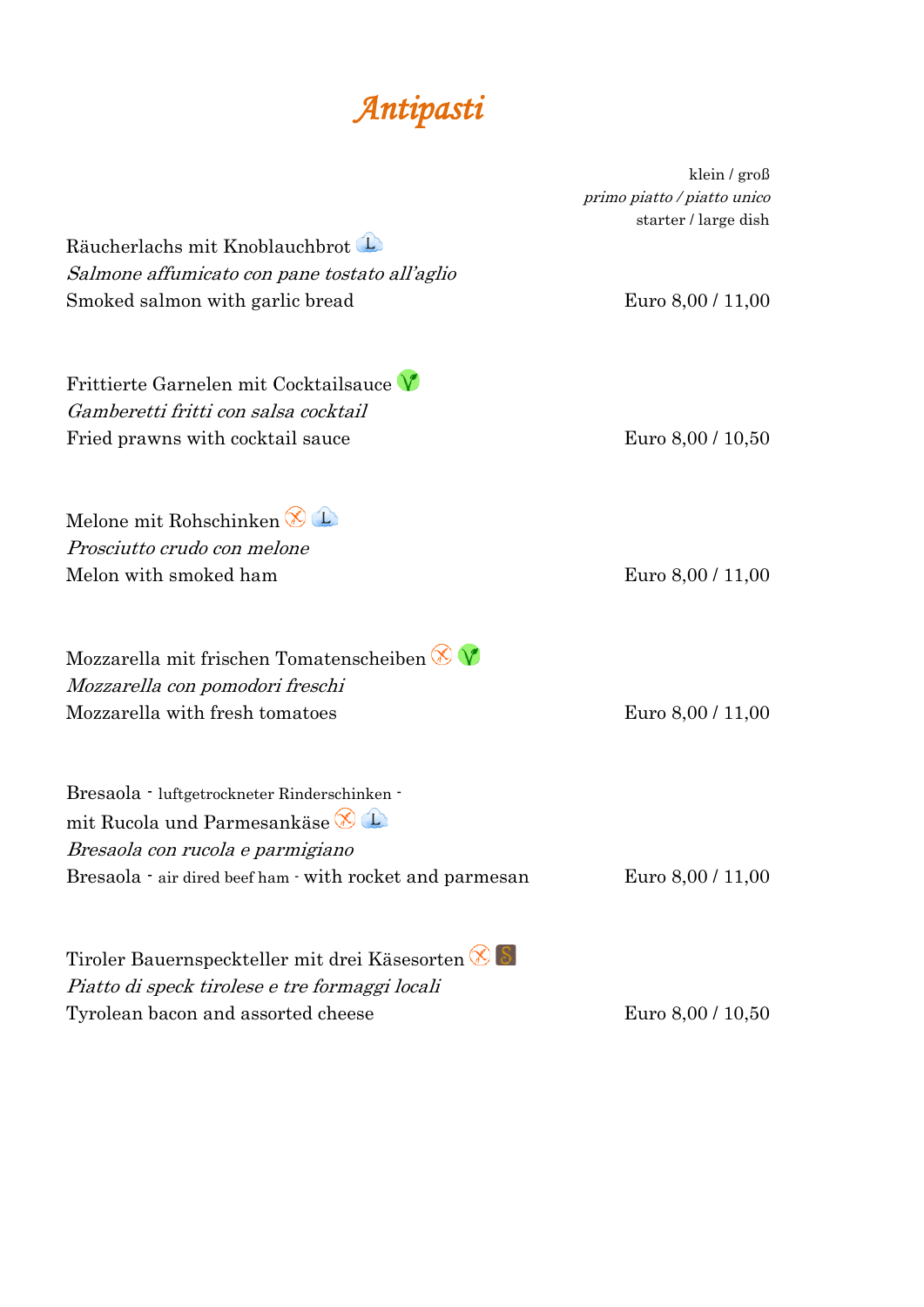# *Suppen - Minestre - Soup*

| Nudelsuppe L<br>Pastina in brodo<br>Noodle soup                                 | Euro $5,00$ |
|---------------------------------------------------------------------------------|-------------|
| Frittatensuppe<br>Celestina in brodo<br>Consommé with strips of pancakes        | Euro $5,00$ |
| Speckknödelsuppe<br>Canederlo di speck in brodo<br>Tyrolean bacon dumpling soup | Euro $5,70$ |
| Süßkartoffelcremesuppe L<br>Crema di patate dolce<br>Sweet potato cream soup    | Euro $5,70$ |
| Tagessuppe vom Menü<br>Minestra del giorno dal menu<br>Daily soup from the menu | Euro $5,70$ |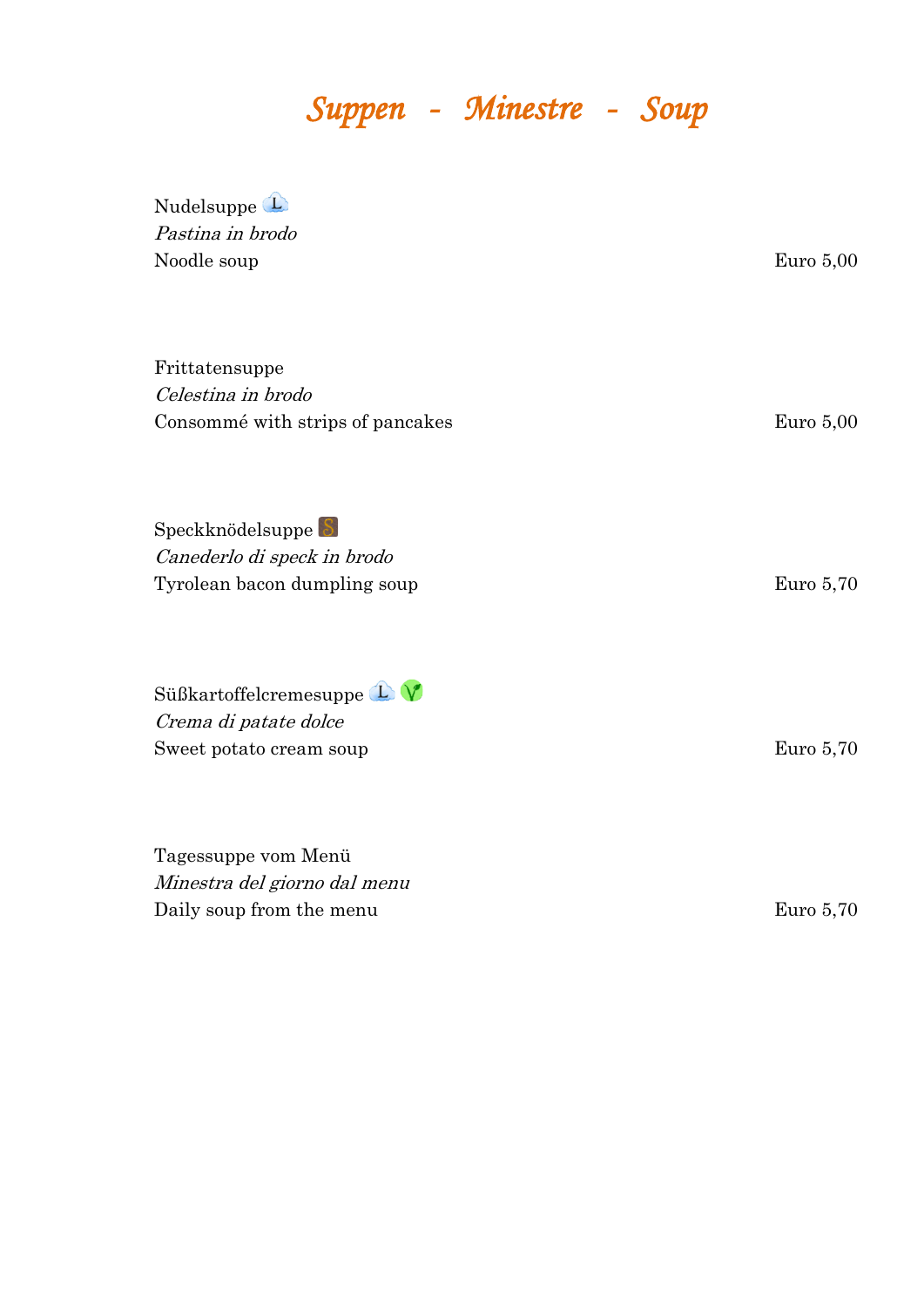# *Leichte Gerichte - Piatti leggeri - Light dishes*

| 2 Spiegeleier mit Speck und Röstkartoffeln<br>2 uova con speck e patate saltate<br>2 eggs with bacon and roasted potatoes                                                           | Euro 10,50 |
|-------------------------------------------------------------------------------------------------------------------------------------------------------------------------------------|------------|
| Großer Salatteller mit Hühnerfilet vom Grill<br>Piatto d'insalata grande con filetto di pollo alla griglia<br>Large salad plate with grilled chicken fillet                         | Euro 15,00 |
| Großer Salatteller mit Brie vom Grill<br>Piatto d'insalata grande con brie alla griglia<br>Large salad plate with grilled brie                                                      | Euro 15,00 |
| Großer Salatteller mit Mozzarella und Oliven<br>Piatto d'insalata grande con mozzarella e olive<br>Large salad plate with mozzarella and olives<br>Großer Salatteller mit Thunfisch | Euro 15,00 |
| Piatto d'insalata grande con tonno<br>Large salad plate with tuna                                                                                                                   | Euro 15,00 |
| Salat vom Buffet<br>Insalata dal buffet                                                                                                                                             |            |

Salad from the buffet  $\qquad \qquad$  Euro 5,70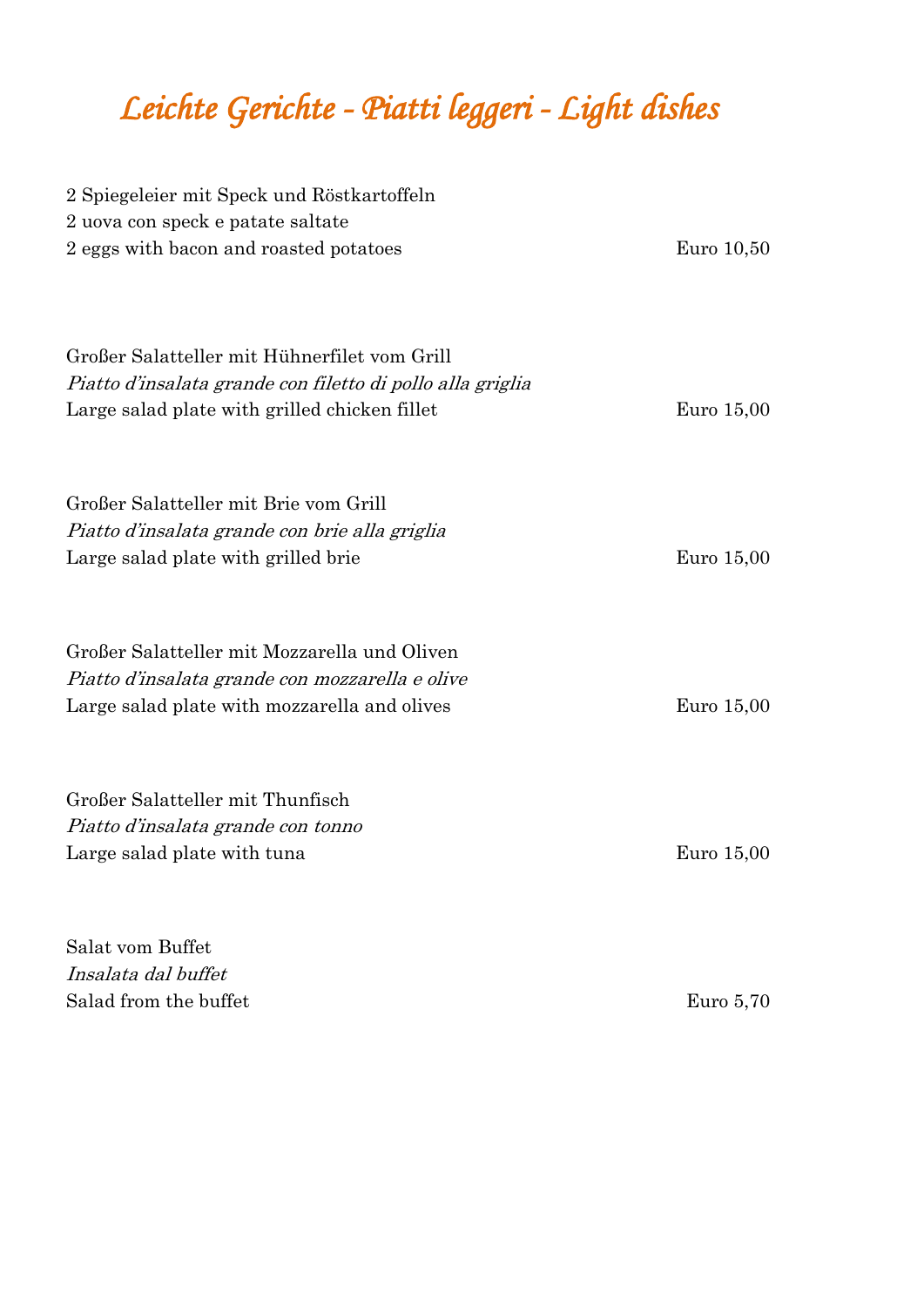# *Vorspeisen - Primi piatti - Starter*

|                                                                  | klein / groß                |
|------------------------------------------------------------------|-----------------------------|
|                                                                  | primo piatto / piatto unico |
|                                                                  | starter / large dish        |
| Spaghetti mit Bolognesersauce oder Tomatensauce                  |                             |
| Spaghetti al ragù o pomodoro                                     |                             |
| Spaghetti with bolognese or tomato sauce                         | Euro 6,80 / 9,20            |
| Spaghetti mit Knoblauch $\mathbf{\mathbb{L}}\mathbf{\mathbb{V}}$ |                             |
| Spaghetti aglio olio                                             |                             |
| Spaghetti with garlic                                            | Euro 6,80 / 9,50            |
| Maccheroni Hirtenart – Bolognesersauce, Schinken, Pilze          |                             |
| Maccheroni al pastore – ragù, prosciutto, funghi                 |                             |
| Maccheroni Hirtenart – bolognese, ham, mushrooms                 | Euro 6,80 / 9,50            |
| Spinatspätzle mit Schinken und Rahmsauce                         |                             |
| Gnocchetti di spinaci con prosciutto e panna                     |                             |
| Spinach spaetzle with ham and creamsauce                         | Euro 6,80 / 9,50            |
| Spinatknödel mit brauner Butter und Parmesankäse $V$ $S$         |                             |
| Canederlo di spinaci con burro fuso e parmigiano                 |                             |
| Tyrolean spinach dumplings with parmesan cheese and butter       | Euro 6,80/10,80             |
| Reisbandnudeln mit Garnelen und gemischtem Gemüse $\bigotimes$ U |                             |
| Tagliatelle al base di riso con gamberetti e verdure miste       |                             |
| Rice noodles with prawns and mixed vegetables                    | Euro 7,80/11,50             |
| Spinatteigtaschen mit zerlassener Butter $\sqrt{8}$              |                             |
| Ravioli ripieni di spinaci con burro fuso                        |                             |
| Ravioli filled with spinach, and butter                          | Euro 7,80/11,50             |
| Breite Bandnudeln mit gemischten Pilzen L                        |                             |
| Pappardelle con funghi misti                                     |                             |
| Noodles with mixed mushrooms                                     | Euro 7,80/11,50             |
| Tagesvorspeise vom Menu                                          |                             |
| Primo piatto del giorno dal Menu                                 |                             |
| Daily starter from the menu                                      | Euro 6,80 / 9,50            |
|                                                                  |                             |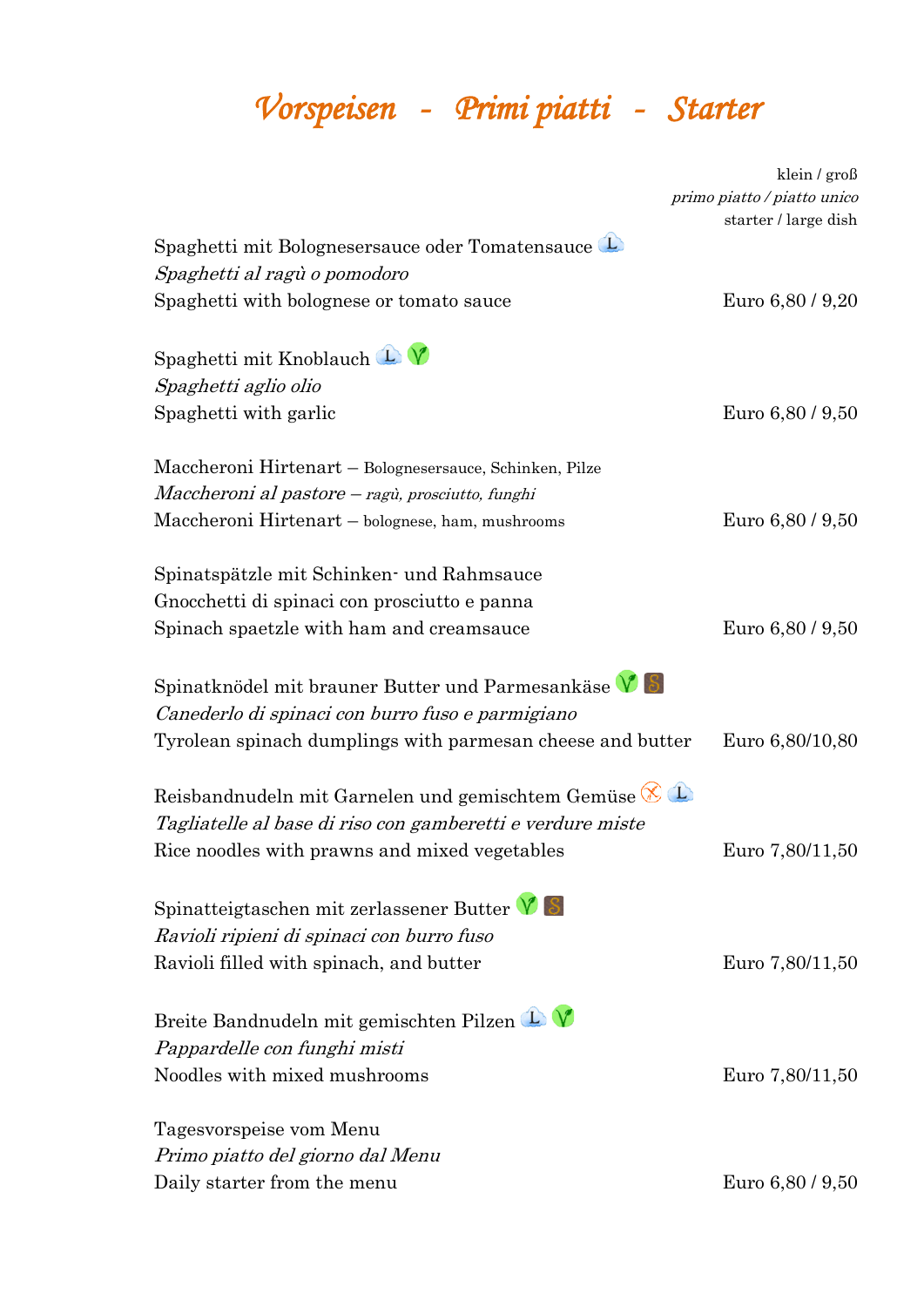## *Hauptspeisen - Secondi piatti - Main course*

| Gegrilltes Schnitzel vom Kalb mit Pommes frites $\bigotimes$ U            |            |
|---------------------------------------------------------------------------|------------|
| Bistecca di vitello alla griglia con patate fritte                        |            |
| Grilled veal escalope with french fries                                   | Euro 16,50 |
| Wienerschnitzel vom Kalb mit Pommes frites                                |            |
| Bistecca alla milanese di vitello con patate fritte                       |            |
| Breaded veal escalope with french fries                                   | Euro 16,50 |
| Cordon Bleu mit Röstkartoffeln und Salat vom Buffet *                     |            |
| Cordon Bleu con patate saltate e insalata dal buffet*                     |            |
| Breaded pork escalope filled with ham and cheese                          |            |
| roast potatoes, salad buffet *                                            | Euro 18,00 |
| Champignonschnitzel mit Reis und Salat vom Buffet *                       |            |
| Bistecca con champignon, riso e insalata dal buffet*                      |            |
| Grilled escalope with mushroom sauce and rice, salad buffet *             | Euro 18,00 |
| Hühnerfilet vom Grill mit Naturkartoffeln und Salat vom Buffet            |            |
| Filetto di pollo alla griglia con patate lesse e insalata dal buffet      |            |
| Grilled chicken filet with boiled potatoes, salad buffet                  | Euro 18,00 |
| Kalbsgulasch leicht pikant mit Röstkartoffeln und Salat vom Buffet        |            |
| Spezzatino di vitello leggermente piccante                                |            |
| con patate saltate e insalata dal buffet                                  |            |
| Veal goulash slightly spicy with roast potatoes, salad buffet             | Euro 18,00 |
| Zwiebelrostbraten mit Röstkartoffeln und Salat vom Buffet (OL             |            |
| Bistecca di manzo con cipolla, patate saltate e insalata dal buffet       |            |
| Beef steak with onion sauce and roast potatoes, salad buffet              | Euro 19,00 |
| Entrecôte mit Kräuterbutter, Pommes frites und Salat vom Buffet $\otimes$ |            |
| Entrecôte di manzo alla griglia con patate fritte e insalata dal buffet   |            |
| Beef steak with herb butter, french fries, salad buffet                   | Euro 19,00 |
| Tageshauptspeise vom Menü                                                 |            |
| Secondo piatto del giorno dal Menu                                        |            |
| Main course from the Menu                                                 | Euro 18,00 |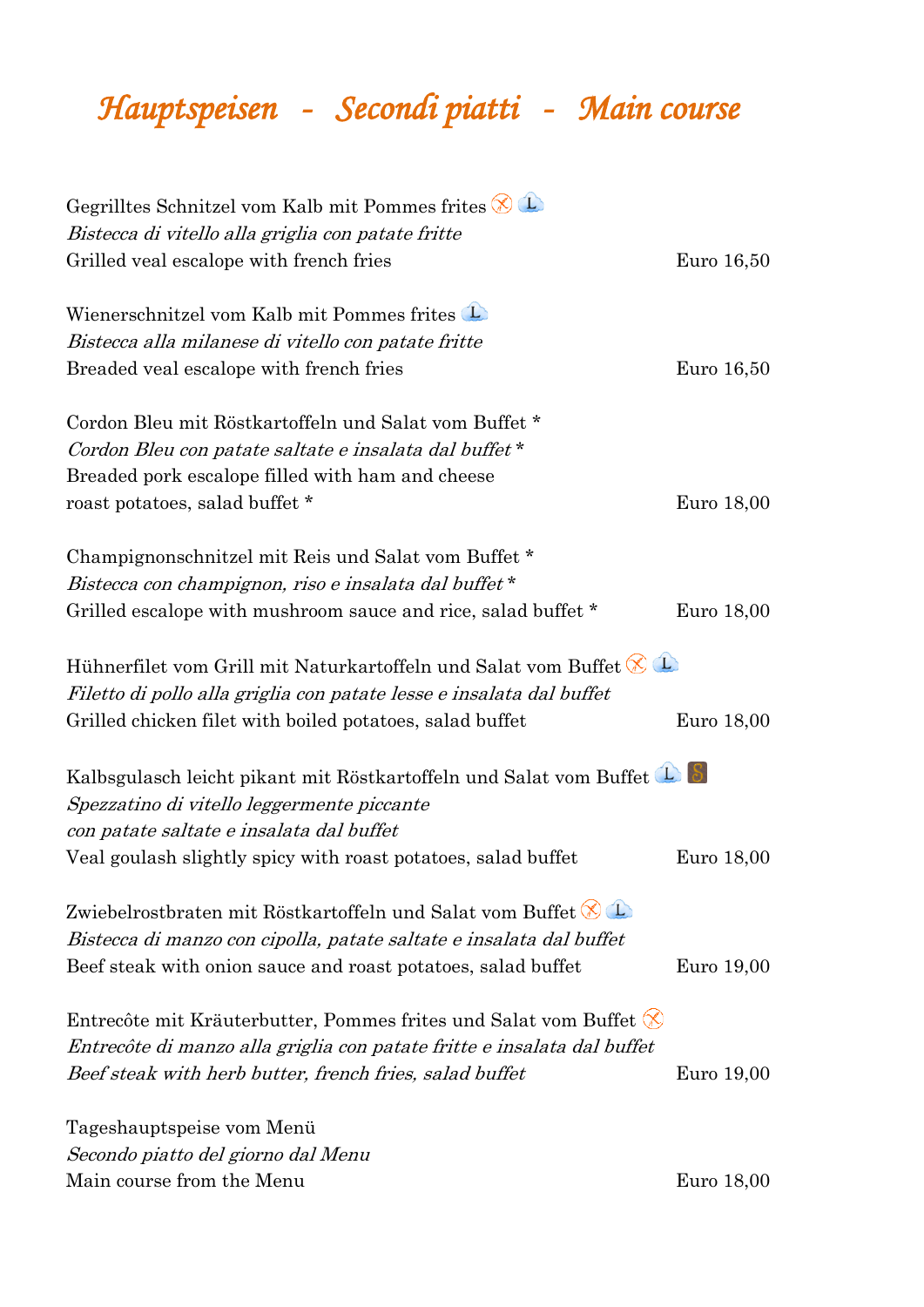## *Wir empfehlen - Vi consigliamo - We recommend*

Rindsfilet vom Grill mit Pommes frites und Salat vom Buffet Filetto di manzo alla griglia con patate fritte e insalata dal buffet Grilled beef filet with french fries and salad buffet Euro 28,00 Entrecote Double mit Rucola, Parmesankäse und Röstinchen Tagliata di manzo con rucola, parmigiano e medaglioni di patate Double beef steak with rocket, parmesan cheese and fried potatoes Euro 28,00 Hirschfilet vom Grill mit Röstinchen und Blaukraut Filetto di cervo alla griglia con medaglioni di patate e crauti rossi Grilled deer filet with fried potatoes and red cabbage Euro 28,00 Wolfsbarschfilet vom Grill mit Naturkartoffeln und Salat vom Buffet Filetto di branzino alla griglia, patate al vapore e insalata dal buffet Grilled sea bass filet with boiled potatoes and salad buffet Euro 23,00

> Die Beilagen können geändert werden I contorni possono essere cambiati The side dishes can be changed

Pommes frites – *patate fritte* – french fries  $\circledR$ Röstkartoffeln – *patate saltate* – roasted potatoes  $\circledR$  **L** Salzkartoffeln – *patate al vapore* – boiled potatoes  $\bigotimes$   $\bigcirc$ Röstinchen – *medaglioni di patate* – fried potatoes  $\emptyset$   $\mathbb{D}$ Kartoffelkroketten – *crocchette di patate* – potato croquettes Reis – riso lessato – rice  $\bigotimes$  L

Wok-Gemüse – *verdura wok* – wok-vegetables Blattspinat – *spinaci al burro* – spinach  $\otimes$ Blaukraut – *crauti rossi* – red cabbage  $\emptyset$   $\mathbb{D}$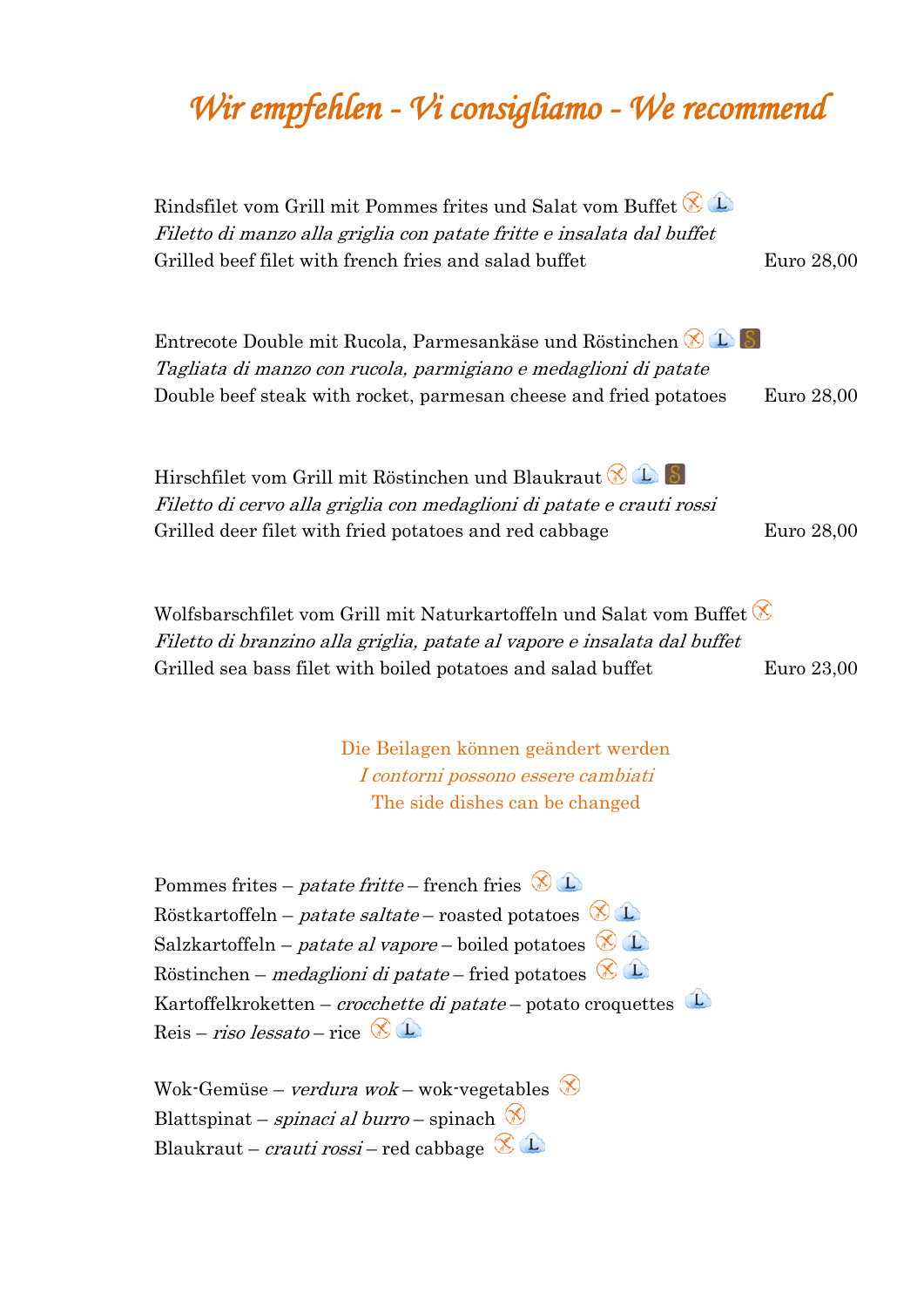## *Kinderteller - Piatti per bambini - Children's plate*

| Maccheroni mit Bolognesersauce oder Tomatensauce<br>Maccheroni al ragù o pomodoro                                                      |             |
|----------------------------------------------------------------------------------------------------------------------------------------|-------------|
| Maccheroni with bolognese or tomato sauce                                                                                              | Euro 6,80   |
| Wienerschnitzel vom Huhn oder Kalb mit Pommes frites                                                                                   |             |
| Bistecca alla milanese di pollo o vitello con patate fritte<br>Breaded escalope from chicken or yeal with french fries                 | Euro 10,50  |
| Gegrilltes Schnitzel vom Huhn oder Kalb mit Pommes frites $\bigotimes$ U<br>Bistecca alla griglia di pollo o vitello con patate fritte |             |
| Grilled escalope from chicken or yeal with french fries                                                                                | Euro 10,50  |
| Chicken Nuggets mit Pommes frites                                                                                                      |             |
| Chicken Nuggets con patate fritte                                                                                                      |             |
| Chicken Nuggets with french fries                                                                                                      | Euro $8,00$ |
| Portion Pommes frites mit Ketchup und Mayonnaise $\circledast$<br>Porzione di patate fritte con ketchup e maionese                     |             |
| Portion of french fries with ketchup and mayonnaise                                                                                    | Euro $5,50$ |
| Portion Reis mit Bratensauce                                                                                                           |             |
| Porzione di riso lessato con salsa                                                                                                     |             |
| Portion of rice with sauce                                                                                                             | Euro $5,50$ |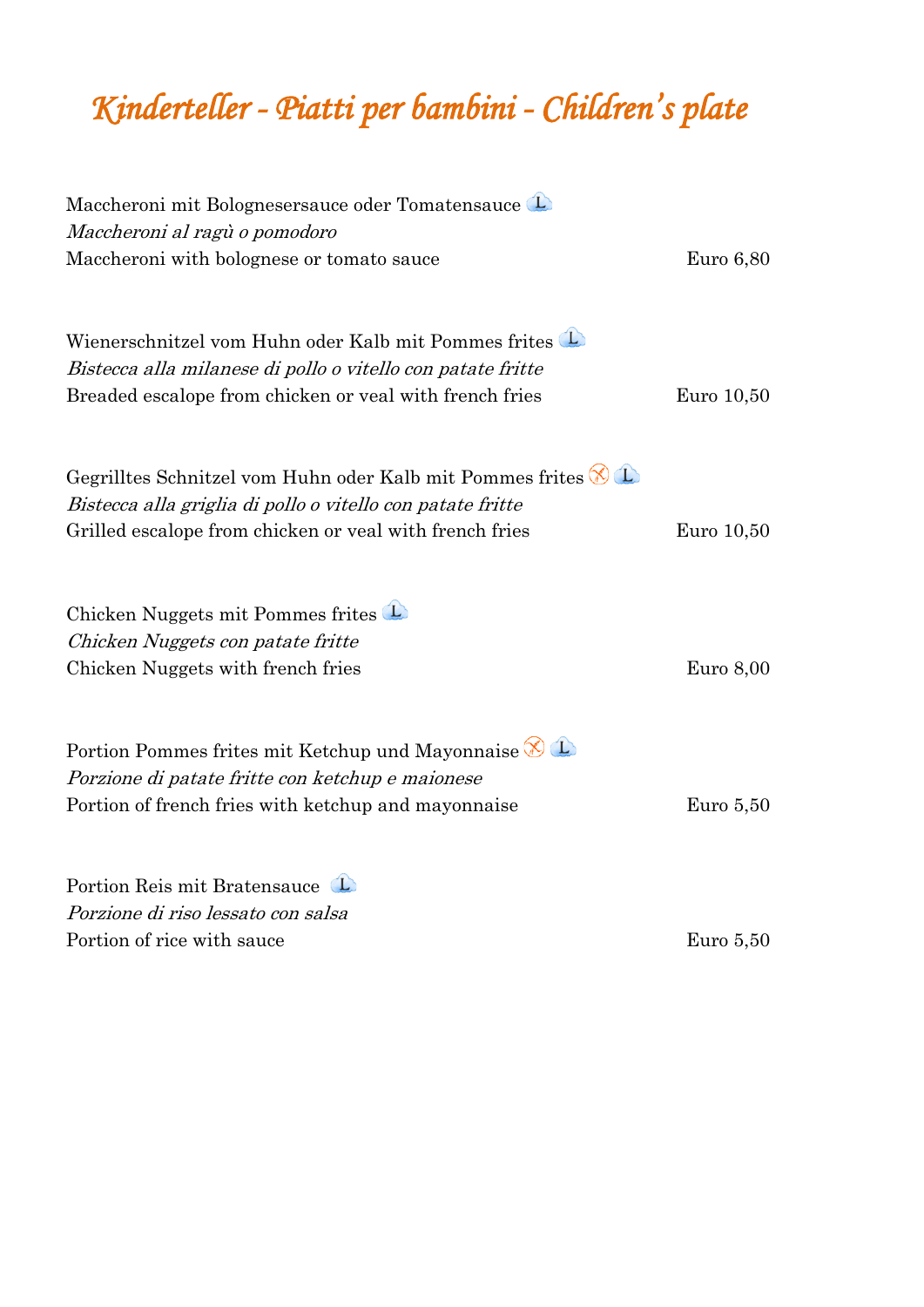## *Eis &Obst – Gelato & Frutta – Ice cream & fruits*

| Obstsalat                                                     |             |
|---------------------------------------------------------------|-------------|
| Macedonia                                                     |             |
| Fruit salad                                                   | Euro $4,30$ |
| Obstsalat mit Vanilleeis                                      |             |
| Macedonia con gelato alla vaniglia                            |             |
| Fruit salad with vanilla ice cream                            | Euro $5,50$ |
| Frische Erdbeeren                                             |             |
| Fragole fresche                                               |             |
| <b>Fresh Strawberries</b>                                     | Euro $4,30$ |
| Frische Erdbeeren mit Vanilleeis oder Sahne                   |             |
| Fragole fresche con gelato alla vaniglia o panna              |             |
| Fresh Strawberries with vanilla ice cream or whipped cream    | Euro $5,50$ |
| Tartufo weiß - Sahne- und Kaffeeeis                           |             |
| Tartufo bianco – Gelato alla panna e caffè                    |             |
| Tartufo white – Cream and coffee ice cream                    | Euro $4,80$ |
| Tartufo braun - Schokolade- und Vanilleeis                    |             |
| Tartufo nero – Gelato al cioccolato e vaniglia                |             |
| Tartufo black - Chocolate and vanilla ice cream               | Euro $4,80$ |
| Tartufo mit Kaffee                                            |             |
| Tartufo con caffè                                             |             |
| Tartufo with coffee                                           | Euro $6,00$ |
| Tartufo mit Whisky oder Likör - Eierlikör, Amaretto, Baileys  |             |
| Tartufo al Whisky o liquore – Vov, Amaretto, Baileys          |             |
| Tartufo with Whisky or liquor - Egg liquor, Amaretto, Baileys | Euro $6,80$ |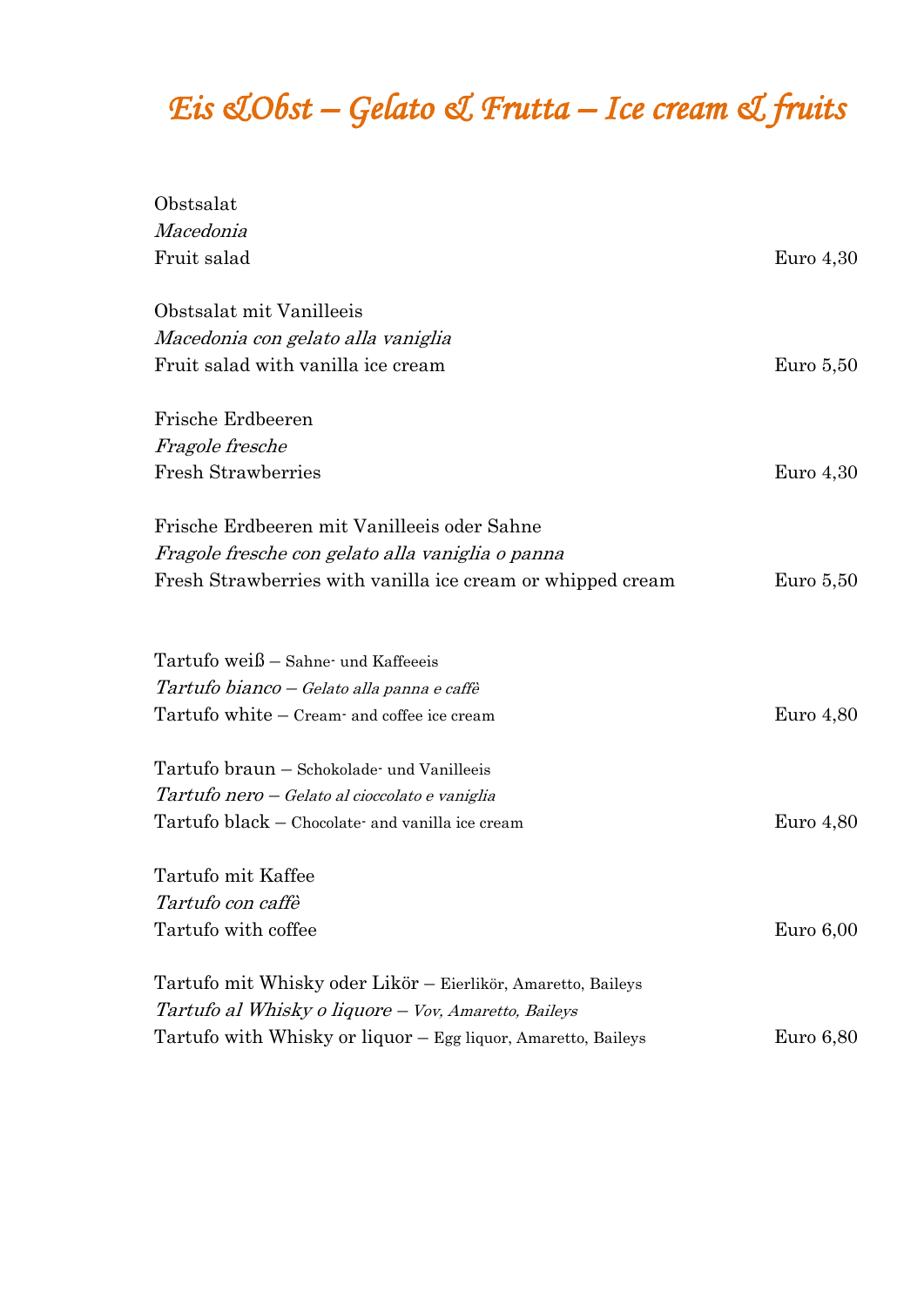# *Eis - Gelato - Ice cream*

|                        |                                                                                  | Gemischtes Eis – <i>gelati misti</i> – mixed ice cream $\otimes$                                                              |               |
|------------------------|----------------------------------------------------------------------------------|-------------------------------------------------------------------------------------------------------------------------------|---------------|
| 1 Kugel                | 1 pallina                                                                        | 1 scoop                                                                                                                       | Euro $1,60$   |
| 2 Kugeln               | <i>2 palline</i>                                                                 | 2 scoops                                                                                                                      | Euro $3,20$   |
| 3 Kugeln               | 3 palline                                                                        | 3 scoops                                                                                                                      | Euro $4,80$   |
| mit Sahne              | con panna                                                                        | with cream                                                                                                                    | $Euro + 0,40$ |
|                        |                                                                                  | Eissorten · Erdbeere, Zitrone, Himbeere, Vanille, Schokolade,<br>Haselnuss, Pistazien, Joghurt, Amarenakirsche, Stracciatella |               |
| Gusti -                | fragola, limone, lampone, vaniglia, cioccolata,                                  | nocciola, pistacchio, yoghurt, amarena, stracciatella                                                                         |               |
| Variety -              |                                                                                  | strawberry, lemon, raspberry, vanilla, chocolate,<br>hazelnut, pistachios, yoghurt, amarena cherries, stracciatella           |               |
|                        | Affogato - Vanilleeis mit Kaffee<br>Affogato - Gelato alla vaniglia con caffè    |                                                                                                                               |               |
|                        | Affogato - Vanilla ice cream with coffee                                         |                                                                                                                               | Euro $3,50$   |
|                        | Mango Sorbet mit Vodka<br>Sorbetto al mango con Vodka<br>Mango sorbet with Vodka |                                                                                                                               | Euro $4,50$   |
|                        | Zitroneneis mit Limoncello oder Vodka                                            |                                                                                                                               |               |
|                        | Gelato al limone con limoncello o vodka                                          |                                                                                                                               |               |
|                        | Lemon ice cream with Limoncello or Vodka                                         |                                                                                                                               | Euro 4,50     |
|                        | Vanilleeis mit heißen Himbeeren                                                  |                                                                                                                               |               |
|                        | Lamponi caldi con gelato alla vaniglia                                           |                                                                                                                               |               |
|                        | Vanilla ice cream with hot raspberries                                           |                                                                                                                               | Euro $5,00$   |
| Kokosnusseis $\otimes$ |                                                                                  |                                                                                                                               |               |
| Gelato al cocco        |                                                                                  |                                                                                                                               |               |

Coconut ice cream Euro 5,50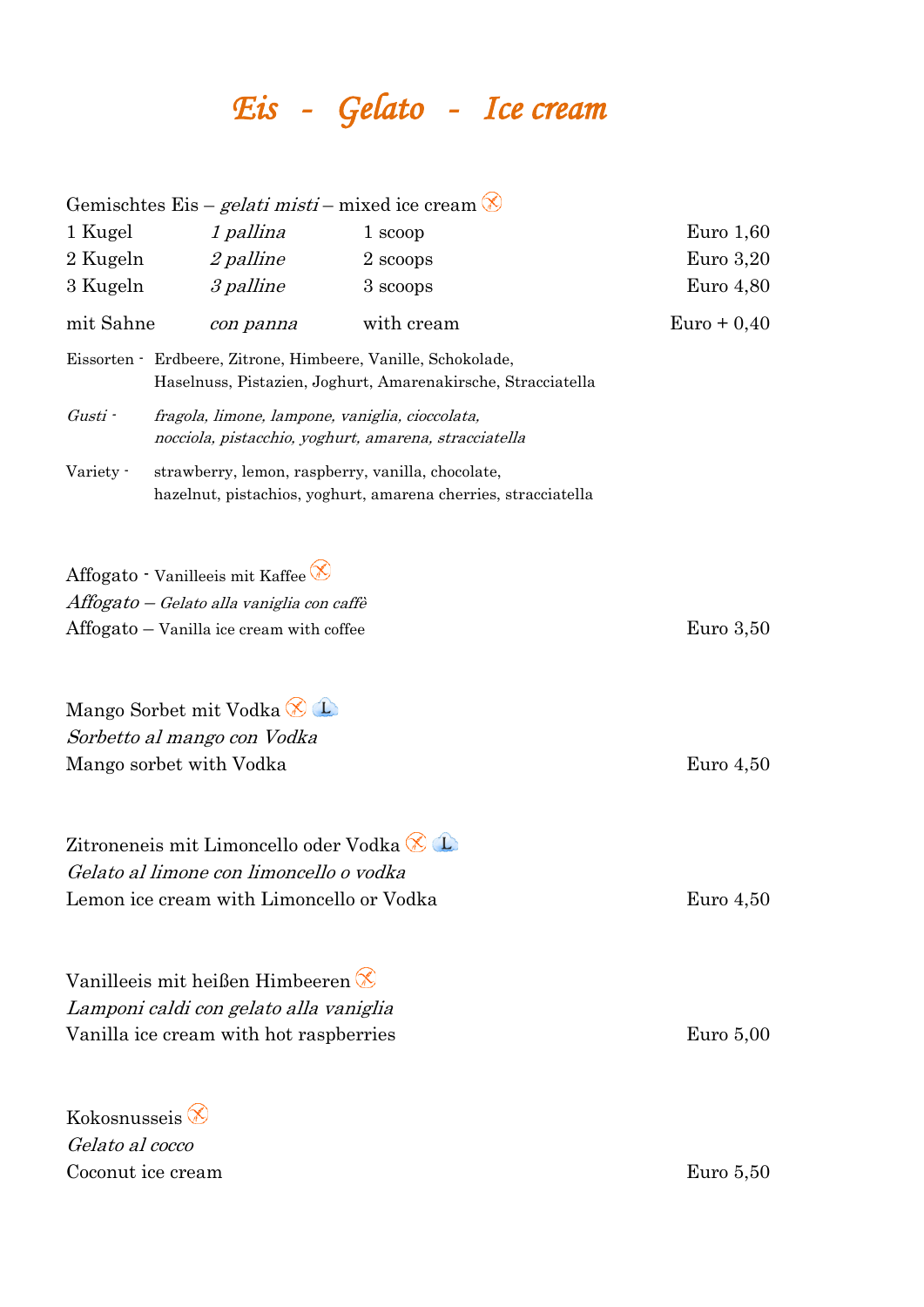

| Panna Cotta mit Ananascarpaccio und Zitroneneis                                                           |             |
|-----------------------------------------------------------------------------------------------------------|-------------|
| Panna Cotta con carpaccio d'ananas e gelato al limone                                                     |             |
| Panna Cotta with pineapple carpaccio and lemon ice cream                                                  | Euro $6,00$ |
| Braunes und weißes Schokolademousse                                                                       |             |
| <i>Mousse al cioccolato bianco e nero</i>                                                                 |             |
| Brown and white chocolate mousse                                                                          | Euro $6,00$ |
| Orangenhalbgefrorenes mit Orangenscheiben                                                                 |             |
| Semifreddo all'arancia con fette d'arancia                                                                |             |
| Orange parfait with orange slices                                                                         | Euro $6,00$ |
| Topfenknödel gefüllt mit Nougat, Vanillesauce und Nusseis<br>Canederli alla ricotta ripieni di cioccolato |             |
| con salsa alla vaniglia e gelato alla nocciola                                                            |             |
| Quark dumplings filled with chocolate                                                                     |             |
| vanilla sauce and hazelnut ice cream                                                                      | Euro 7,00   |
| Hausgemachter Apfelstrudel mit Vanillesauce                                                               |             |
| Strudel di mele fatto in casa con salsa alla vaniglia                                                     |             |
| Homemade apple strudel with vanilla sauce                                                                 | Euro $5,50$ |
| Käsesortiment mit Mustard                                                                                 |             |
| Formaggio assortito con mostarda                                                                          |             |
| Assorted cheese with mustard                                                                              | Euro $8,00$ |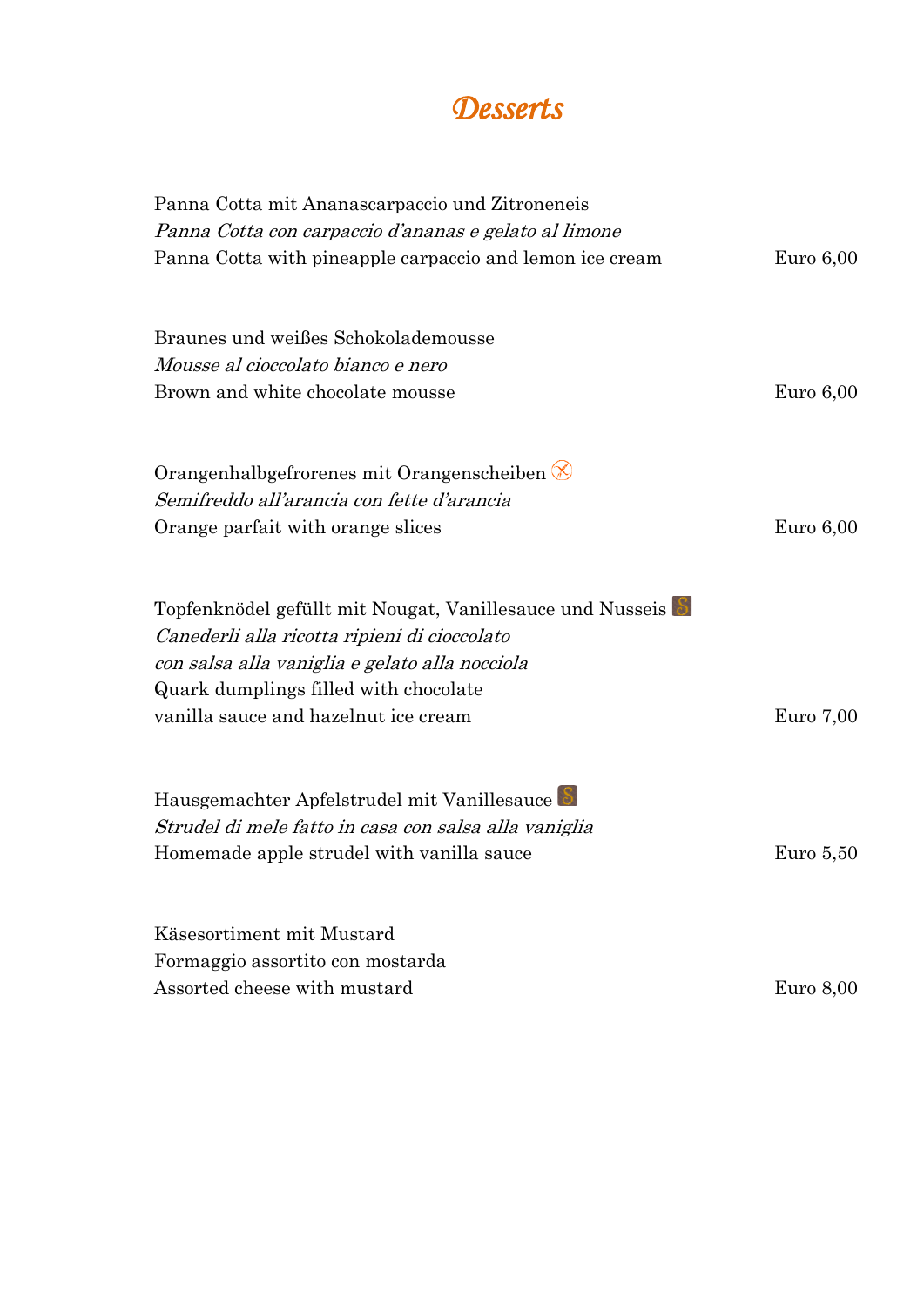## *Getränke - Bibite - Beverages*

#### Aperitifs - Aperitivi

| Prosecco                                        | $3,50 \in$          |
|-------------------------------------------------|---------------------|
| Hugo - Prosecco, Holunder, Minze, Mineralwasser | $4,00 \in$          |
| Prosecco, sambuco, menta, acqua minerale        |                     |
| Prosecco, elderflower, mint, mineral water      |                     |
| Veneziano - Prosecco, Aperol, Mineralwasser     | $4.00 \text{ } \in$ |
| Campari Soda, Campari Orange                    | $4.00 \text{ } \in$ |

#### Alkoholfreie Aperitifs / Aperitivi analcolici / Non-alcoholic aperitifs

| Hugo Virgin - Sanbitter weiß, Holunder, Minze, Mineralwasser   |      | $4,00 \in$      |
|----------------------------------------------------------------|------|-----------------|
| - Sanbitter bianco, sambuco, menta, acqua minerale             |      |                 |
| - Sanbitter white, elderflower, mint, mineral water            |      |                 |
| Sanbitter Emozioni Grapefruit / pompelmo                       |      | $4,00 \in$      |
| Sanbitter, Gingerino, Crodino                                  |      | $2,60 \in$      |
| Alkoholfreie Getränke - Bevande analcoliche - Soft Drinks 0,51 |      | 1,01            |
| Mineralwasser mit oder ohne Kohlensäure                        |      | 2,50/4,00€      |
| Acqua minerale gasata o liscia                                 |      |                 |
| Mineral water sparkling or still                               |      |                 |
| Coca Cola Zero, Sprite                                         | 0,31 | $4,20 \in$      |
|                                                                | 0,21 | 0,41            |
| Coca Cola, Spuma                                               |      | $2,20$ / 4,20 € |
| Orangenlimonade / aranciata / orange lemonade                  |      | $2,20$ / 4,20 € |
| Zitronenlimonade / limonata/ lemonade                          |      | $2,20$ / 4,20 € |
| Fruchtsäfte / Succhi di Frutta / Fruit Juices                  | 0,21 | 0,41            |
| Apfel / mela / apple                                           |      | $2,20$ / 4,20 € |
| Heidelbeeren / mirtilli / blueberries                          |      | $2,20$ / 4,20 € |
| Johannisbeeren / ribes nero / black currant                    |      | $2,20$ / 4,20 € |
| Orangen / arancia / orange                                     |      | $2,20$ / 4,20 € |
| Karotten-Orangen / carote-arancia / carrot-orange              |      | $2,20$ / 4,20 € |
| Pfirsich Eistee / tè freddo alla pesca / peach iced tea        |      | $2,20$ / 4,20 € |
| Himbeeren / lamponi / raspberries                              |      | $2,00/4,00 \in$ |
| Holunder / sambuca / elderflower                               |      | $2,00/4,00 \in$ |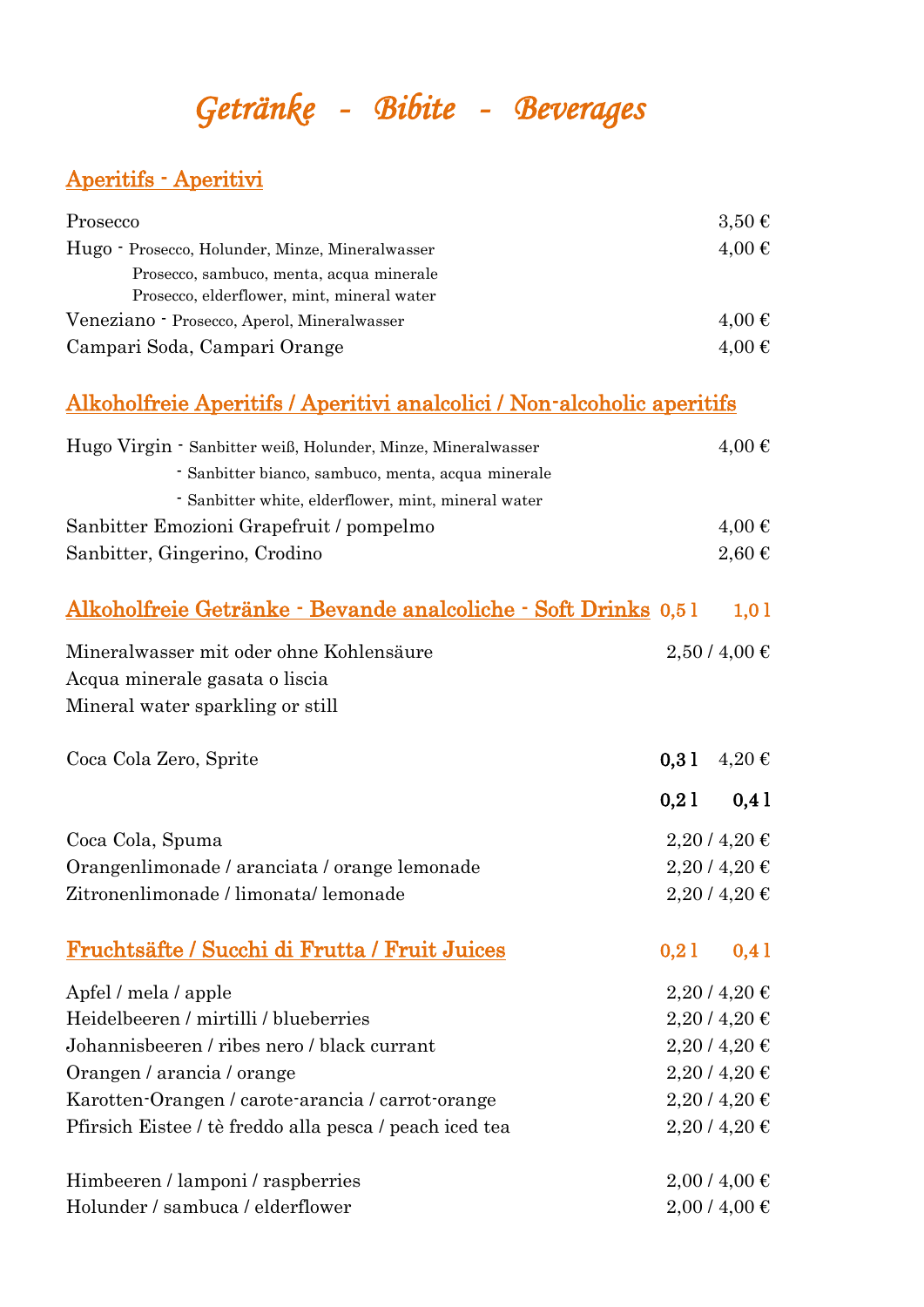### Bier vom Fass / Birra alla spina / Draft beer

| Forst Pils Bier / birra chiara / pilsner beer                      | 0,21/0,41  |             | $2,20$ / 4,40 € |
|--------------------------------------------------------------------|------------|-------------|-----------------|
| Augustiner Lager Bier / birra chiara / lager beer                  | 0,31/0,51  |             | 3,50/5,50€      |
| Ayinger Weißbier / weizen / wheat beer                             | 0,31/0,51  |             | $3,30/5,00 \in$ |
| Flaschenbier / Birra in bottiglia / Bottled beer                   |            | 0,31        | 0,51            |
| Forst Sixtus dunkel / birra scura / dark beer                      |            | $3,30 \in$  |                 |
| Forst Felsenkeller naturtrüb / torbida / naturally cloudy          |            | $3,30 \in$  |                 |
| Mönchshof naturtrübes Kellerbier / torbida / naturally cloudy      |            |             | $5,00 \in$      |
| Weihenstephaner Kristall Weißbier / weizen / wheat beer            |            |             | $5,00 \in$      |
| Erdinger Weißbier dunkel / weizen scura / dark wheat beer          |            |             | $5,00 \in$      |
| <u> Alkoholfreies Bier / Birra analcolica / Non-alcoholic beer</u> |            |             | 0,31            |
| Frost 0,0% · Bier / birra chiara / pilsner beer                    |            |             | $3,30 \in$      |
| Weihenstephaner · Weißbier / weizen / wheat beer                   |            |             | $3,30 \in$      |
| Weißwein / Vino bianco / White wine                                | 0,251      | 0,51        | 1,01            |
| Weißburgunder/ pinot bianco / pinot blanc                          | $3,40 \in$ | $6,80 \in$  | 13,50€          |
| Grauburgunder / pinot grigio / pinot gris                          | 7,60€      | 15,00€      |                 |
| Chardonnay                                                         | 7,60€      | 15,00€      |                 |
| Kerner                                                             | $8,40 \in$ | 16,60€      |                 |
| Goldmuskateller süß / moscato dolce / sweet moscato                | 7,60€      | 15,00€      |                 |
| Roséwein / Vino rossato / Rosé wine                                | 0,251      | 0,51        |                 |
| Lagrein Rosé - Südtirol                                            | $7,60 \in$ | 15,00€      |                 |
| Rosenmuskateller süß / moscato dolce / sweet moscato $7,60 \in$    |            | 15,00€      |                 |
| Rotwein / Vino rosso / Red wine                                    | 0,251      | 0,51        | 1,01            |
| Vernatsch / Schiava                                                | $3,40 \in$ | $6,80 \in$  | $13,50 \in$     |
| Cabernet                                                           | $3,40 \in$ |             | 6,80 € 13,50 €  |
| Morellino                                                          | $7,60 \in$ | 15,00€      |                 |
| Lagrein                                                            | $8,40 \in$ | $16,60 \in$ |                 |
| Blauburgunder / pinot nero / pinot noir                            | $8,80 \in$ | 17,40€      |                 |

Fragen Sie nach unserem Wein der Woche oder der Weinkarte Chiedete per il nostro vino della settimana o per la lista dei vini Ask about our wine of the week or our wine list